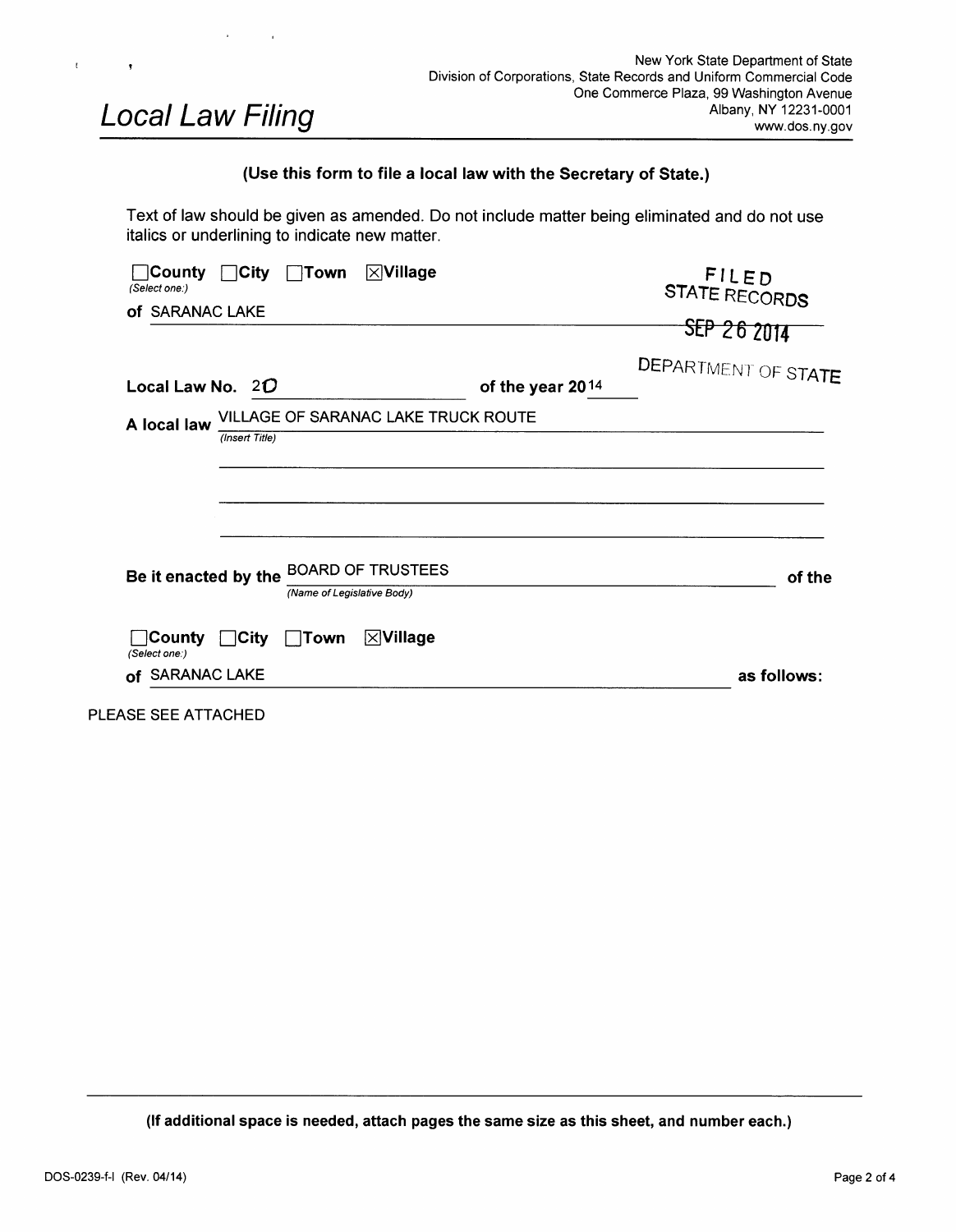#### **(Complete the certification in the paragraph that applies to the filing of this local law and strike out that which is not applicable.)**

| 1. (Final adoption by local legislative body only.)                                                    |                 |           |                                     |
|--------------------------------------------------------------------------------------------------------|-----------------|-----------|-------------------------------------|
| I hereby certify that the local law annexed hereto, designated as local law No. $\partial\overline{C}$ |                 |           | of 20 <sup>14</sup> of              |
| the (County)(City)(Town)(Village) of SARANAC LAKE                                                      |                 |           | was duly passed by the              |
| <b>SEPTEMBER</b>                                                                                       | nn <sup>ö</sup> | $20^{14}$ | , in accordance with the applicable |
| (Name of Legislative Body)                                                                             |                 |           |                                     |
| provisions of law.                                                                                     |                 |           |                                     |

**2. (Passage by local legislative body with approval, no disapproval or repassage after disapproval by the Elective Chief Executive Officer\*.)** 

| I hereby certify that the local law annexed hereto, designated as local law No.                                                                             |                                                         | of $20$ _______ of                                                                     |
|-------------------------------------------------------------------------------------------------------------------------------------------------------------|---------------------------------------------------------|----------------------------------------------------------------------------------------|
|                                                                                                                                                             |                                                         | was duly passed by the                                                                 |
|                                                                                                                                                             |                                                         |                                                                                        |
| (Name of Legislative Body)                                                                                                                                  |                                                         |                                                                                        |
| (repassed after disapproval) by the <i>(Elective Chief Executive Officer*)</i> and was deemed duly adopted (executive Chief Executive Officer*)             |                                                         |                                                                                        |
|                                                                                                                                                             | , in accordance w ith the applicable provisions of law. |                                                                                        |
| 3. (Final adoption by referendum.)<br>I hereby certify that the local law annexed hereto, designated as local law No. ______________________ of 20______ of |                                                         |                                                                                        |
|                                                                                                                                                             |                                                         | was duly passed by the                                                                 |
|                                                                                                                                                             |                                                         | $\frac{1}{20}$ on $\frac{1}{20}$ and was (approved)(not approved)                      |
| (Name of Legislative Body)                                                                                                                                  |                                                         |                                                                                        |
| (repassed after disapproval) by the                                                                                                                         | (Elective Chief Executive Officer*)                     | 20<br>$\overline{\phantom{a}}$ on $\overline{\phantom{a}}$ on $\overline{\phantom{a}}$ |
| Such local law was submitted to the neonle by reason of a (mandaton))(nermissive) referendum, and received the affirmative                                  |                                                         |                                                                                        |

**4. (Subject to permissive referendum and final adoption because no valid petition was filed requesting referendum.)**  I hereby certify that the local law annexed hereto, designated as local law No. \_\_\_\_\_\_\_\_\_\_\_\_\_\_\_\_\_\_\_\_\_\_\_\_\_\_\_ of 20 \_\_\_\_\_\_ of the (County)(City)(Town)(Village) of was duly passed by the  $\Box$  and was (approved)(not approved)  $\Box$  on  $\Box$   $\Box$   $\Box$   $\Box$  and was (approved)(not approved) 20 . Such local (repassed after disapproval) by the on (Name of Legislative Body) (Elective Chief Executive Officer\*) law was subject to permissive referendum and no valid petition requesting such referendum was filed as of \_\_\_\_\_\_\_\_\_\_\_\_\_

20 \_\_\_\_\_\_, in accordance with the applicable provisions of law.

Such local law was submitted to the people by reason of a (mandatory)(permissive) referendum, and received the affirmative vote of a majority of the qualified electors voting thereon at the (general)(special)(annual) election held on

20 \_\_\_\_\_, in accordance with the applicable provisions of law.

 $\mathbf{r} = \mathbf{r}$ 

 $\sim$  10  $\pm$ 

\* Elective Chief Executive Officer means or includes the chief executive officer of a county elected on a county-wide basis or, if there be none, the chairperson of the county legislative body, the mayor of a city or village, or the supervisor of a town where such officer is vested with the power to approve or veto local laws or ordinances.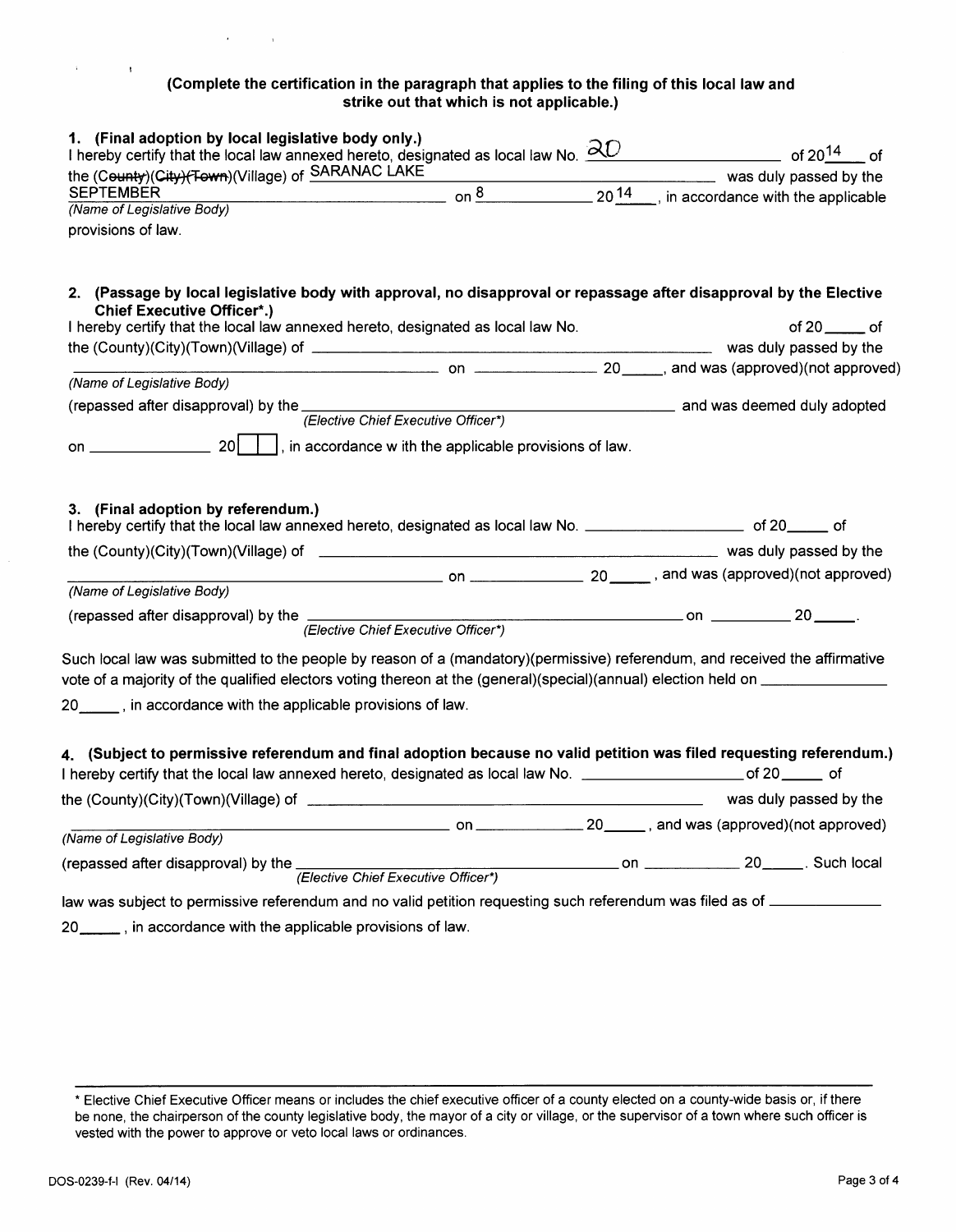#### **5. (City local law concerning Charter revision proposed by petition.)**

I hereby certify that the local law annexed hereto, designated as local law No. of 20 of the City of \_\_\_\_\_\_\_\_\_\_\_\_\_\_\_\_\_\_\_\_\_\_\_\_ having been submitted to referendum pursuant to the provisions of section (36)(37) of the Municipal Home Rule Law, and having received the affirmative vote of a majority of the qualified electors of such city voting thereon at the (special)(general) election held on \_\_\_\_\_\_\_\_\_\_\_\_\_\_\_\_\_\_\_\_\_\_\_\_\_\_\_\_\_\_\_\_\_\_, became operative.

#### **6. (County local law concerning adoption of Charter.)**

I hereby certify that the local law annexed hereto, designated as local law No. \_\_\_\_\_\_\_\_\_\_\_\_\_\_\_\_\_\_\_\_\_\_\_\_\_\_\_\_\_ of 20 \_\_\_\_\_\_ of the County of **variation controlled State of New York**, having been submitted to the electors at the General Election of November 20 , pursuantto subdivisions 5 and 7 of section 33 ofthe Municipal Home Rule Law, and having received the affirmative vote of a majority of the qualified electors of the cities of said county as a unit and a majority of the qualified electors ofthe towns of said county considered as a unit voting at said general election, became operative.

**(If any other authorized form of final adoption has been followed, please provide an appropriate certification.)**  I further certify that I have compared the preceding local law with the original on file in this office and that the same is a correct transcript therefrom and of the whole of such original local law, and was finally adopted in the manner indicated in paragraph \_\_\_\_\_\_\_\_\_ above.

Clerk of the county legislative body, City, Town or Village Clerk or officer designated by local legislative body

 $\sim 10^{-1}$ 

 $\mathsf{Date:}\quad \frac{q-10-14}{\mathsf{0}}$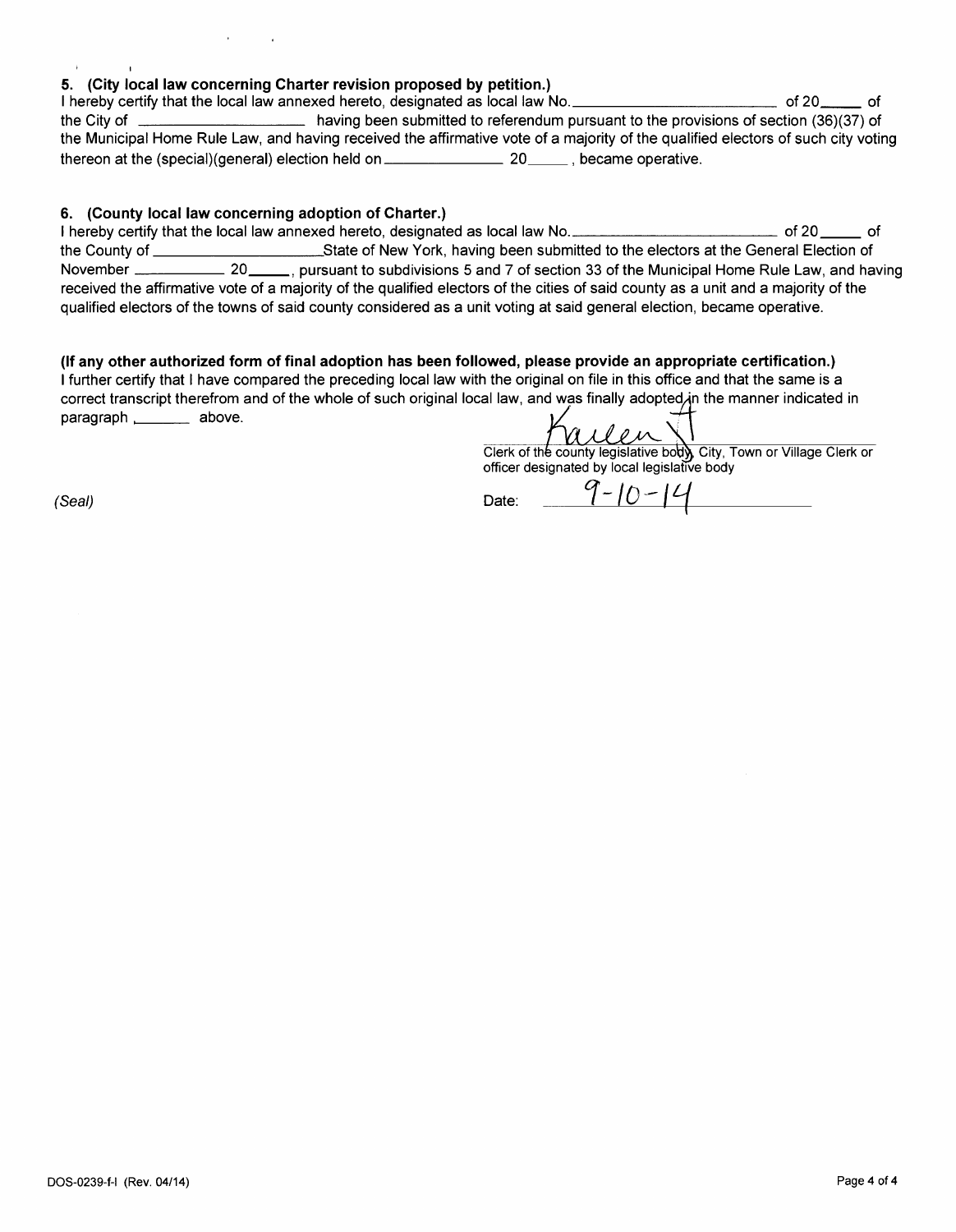# **Village of Saranac Lake**

Local Law No. 20 of the year 2014

# **This local law will be known as the Village of Saranac Lake Truck Route Law**

Be it enacted by the Board of Trustees of the Village of Saranac Lake as follows:

1. Statutory authority.

 $\mathcal{A}^{\mathcal{A}}$  , where  $\mathcal{A}^{\mathcal{A}}$ 

**This section is adopted pursuant to the provisions of section 1660 of the Vehicle and Traffic Law**  of the State of New York.

2. Statement of legislative intent.

**The operation of vehicles in excess of twenty thousand pounds on village highways is unsafe and unhealthy in congested areas of the village and in residential neighborhoods, and causes damage to the pavement and underlying base of village highways which must be repaired at the expense of village taxpayers.** 

**3. Definitions.** 

**As used in this this article, the following words and terms shall have the meaning ascribed to them.** 

**e. "State highways" are those highways designated by section 341 of the New York Highway**  Law including those portions of New York State Routes 3 and 86 within the village.

**a. "Gross combination weight rating" (GCWR) is the maximum allowable combined mass of a towing road vehicle, passengers and cargo in the tow vehicle, plus the mass of the trailer and cargo in the trailer. This rating is set by the vehicle manufacturer.** 

f. "Tractor" shall mean a vehicle designed and used as the power unit in combination with a **semitrailer or trailer, or two such trailers in tandem.** 

**b. "Gross vehicle weight rating" (GVWR) is the maximum operating weight/mass of a vehicle as**  specified by the manufacture including the vehicle's chassis, body, engine, engine fluids, fuel, **accessories, driver, passengers and cargo but excluding that of any trailers** 

**c. "Highway" shall mean the entire width between the boundary lines of every way publicly maintained when any part thereof is open to the use of the public for purposes of vehicular travel.** 

**d. "Semitrailer" shall mean any trailer which is so designed that when operated the forward end of its body or chassis rests upon the body or chassis of the towing vehicle.**